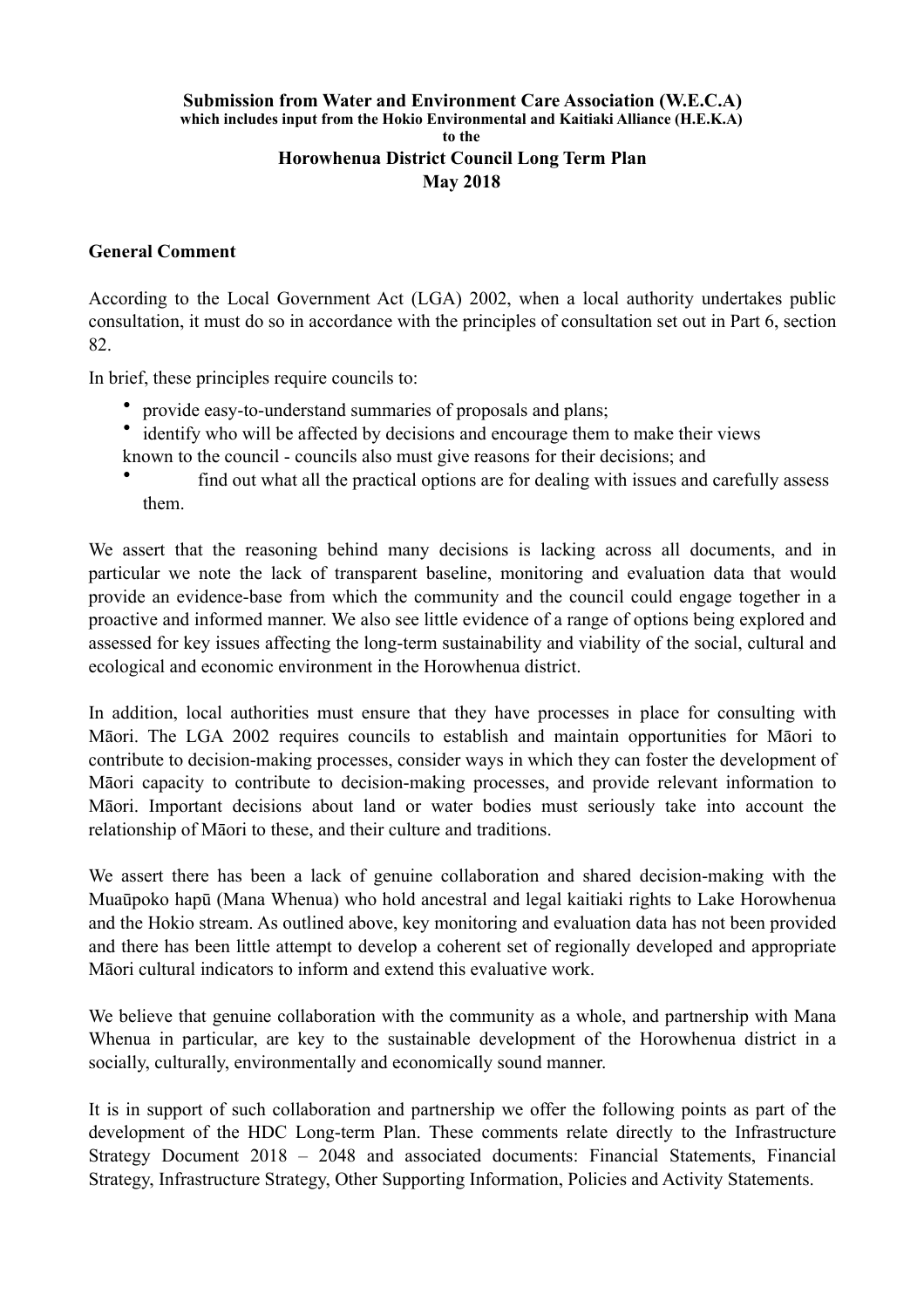1. Infrastructure Strategy Page 2 - Definitions and Interpretations refer to "prudent financial management".

We assert it is not 'prudent financially' to accept ongoing environmental degradation by particular industry groups in the district. HDC and HRC acknowledge district water quality records show the extremely poor state of Horowhenua streams (Patiki and Arawhata) and lakes (Horowhenua and Papaitonga) which are some of the worst in NZ. This has already resulted in significant negative ecological and cultural impact and is impacting on the ability of the district to provide an environmentally sustainable economy.

2. Page 5 - "over the next 30 years the district will have to proactively replace many assets as they reach the end of their productive life"

We consider these assets not only need to be replaced as essential Infrastructure tools for the district, they also need to be re-positioned. The current positions of the following assets are considered disrespectful to this district's floodplain eco-system. This is well understood by scientific experts and Muaūpoko Mātauranga experts who have argued for decades for right and proper respect for the water, the streams, the lake, the native fish and shellfish of the Horowhenua.

The state of the environment in the region, particularly the district's waterways, is also being increasingly recognised as a problem by the district's public, and residents of Levin and Hokio are expressing their unhappiness at arm's length consultation from HDC, and are beginning to withdraw social licence for HDC to continue with degrading activities.

Specific activities that have been repeatedly brought to the notice of W.E.C.A and H.E.K.A include:

i) **The Landfill on Hokio Beach Road.** This is currently in breach of its Resource Consent but continues to operate. How is this okay? The Landfill is located in sand and near the Hokio stream. It has within it significant pollutants which may not be able to be contained over time. Knowledgeable Hokio residents and Mana Whenua suspect leaching from the site into the Hokio stream is occurring. Kapiti District Council plus HDC continue to truck nearly all Kapiti coast and Horowhenua rubbish to the Hokio Beach landfill. This activity is poorly sited. Conversations with HDC staff and HDC consultants cannot confirm or deny leaching of pollutants or that alternative options for siting the Landfill in hard country were or are rigorously considered.

ii) **The Sewage and waste water Treatment Station**. This continues to be located next to the district's taonga Lake Horowhenua, with the risk of overflows (which have occurred) and the associated historical disregard (and intentional abuse at times) for Māori tikanga, food sources and cultural values.

iii) **The Pot.** This site provides the waste water overflow system from the Sewage Treatment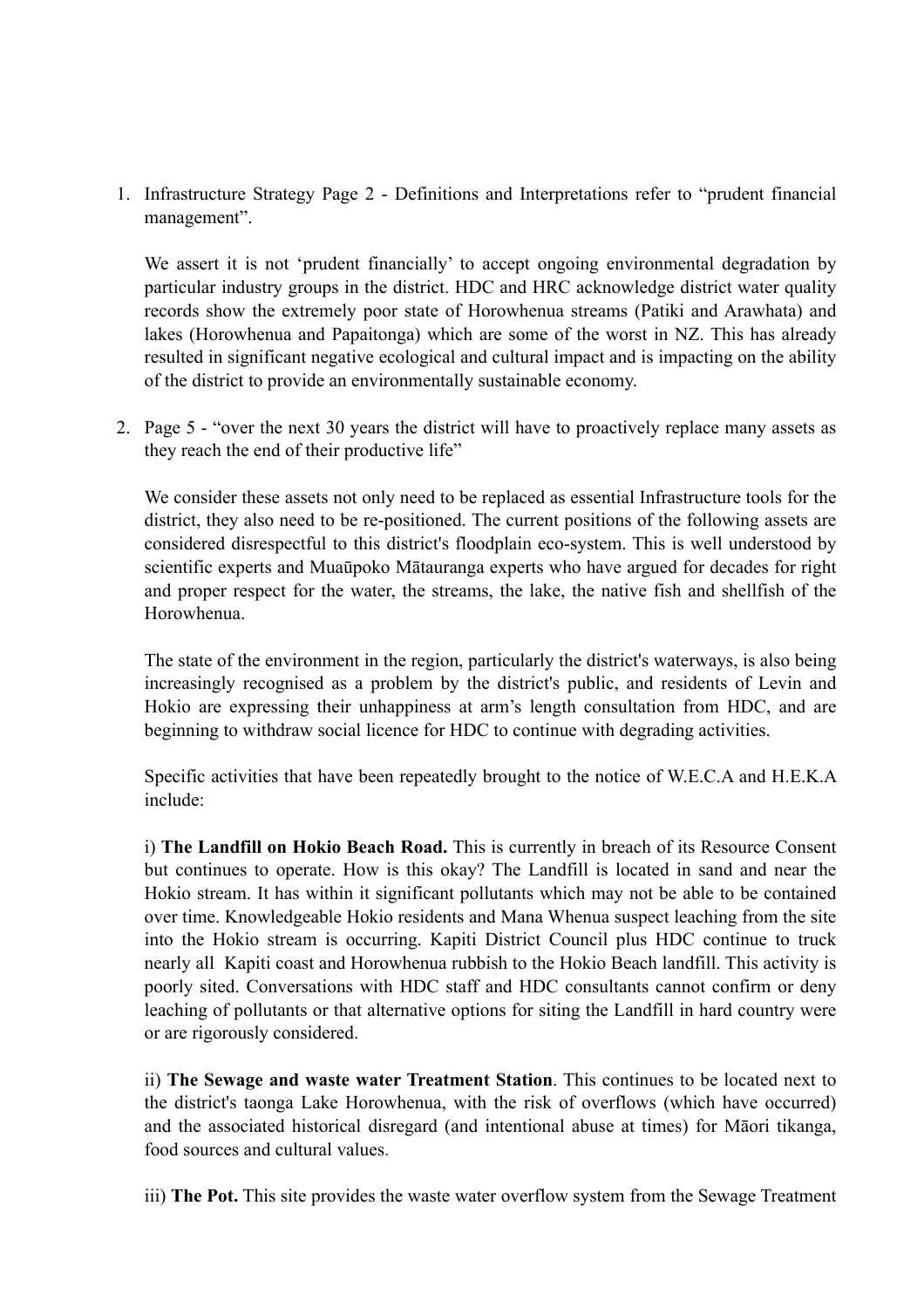Station, and is situated in sandy soil on Hokio Sands Road near the Waiwiri stream and costal shellfish beds. Again this is poorly sited and the Waiwiri stream and the coastal shellfish beds may be being seriously affected by this.

iv) **Fertiliser/Pollutant Run-off.** The ongoing and often excessive application of fertilisers (including nitrogen and phosphate) to enable increased productivity of Market Gardens and Dairy Farms, plus the nitrogen rich effluent from dairy cows is contaminating our streams and lakes. The proximity of the gardens and farms to floodplain land near streams, and to the Lake itself, has increased nitrogen, phosphate and e.coli run-off into Lake Horowhenua and the Hokio stream.

v) **Sediment loss from land into waterways and the sea**. The ongoing significant losses of topsoil that took hundreds of thousands of years to develop from the forests that once covered this floodplain is irreplaceable. This soil is the lifeblood of the land and for human food production. It is rapidly flowing off the land due to insufficient management of well designed "on-site" sediment traps, well designed planting regimes and well-designed wetland recovery or development plus monitoring controls. All on-land businesses including residential and industrial building developments must be required to invest in these activities and contribute to supporting HDC activities to control soil loss. A major risk awaiting the region is the large Pinus Radiata forests in the Tararua foothills above Levin nearly ready to be milled, but no significant actions have been put in place to manage the well known extreme sediment runoff from forestry harvesting.

3. Page 5 - "The Treaty of Waitangi (ToW), the Local Govt Act 2002 and the Resource Management Act 1991(with amendments - RMA)" are all mentioned.

When considered together these legal agreements expect an extremely high level of active, honest and respectful collaboration between the typically pakeha councillors and Māori hapū representatives. In practice this has historically not been the case in this district, with local Māori poorly served at all levels, and according to a 2017 ToW report, Māori have been progressively alienated from 90 percent of their lands over the last 100 years, often through dubious legal deals, and have been forced to live without fair access to their commons (clean water and clean food sources) which is their right, and unable to make a significant living from their remnant land holdings. These activities have dramatically affected the health, wellbeing and mana of local Māori.

The relationship between those who have generally controlled business development in the Horowhenua over 120 years have often enjoyed a strategic relationship with central Government that has supported those business interests in the region, rather than the wider community. This is unlikely to continue for much longer. The "Horowhenua – the Muaūpoko Priority Report" released by the Waitangi tribunal in 2017 lends considerable weight to allegations of land alienation and the active denial of Māori tikanga and values across the area regarding water generally and Lake Horowhenua in particular.

4. Page 9 – Population Growth is considered in a weak manner. The report states it "may / may not increase and this is a moderate risk".

Given the current environmental degradation of the water and land in the region and the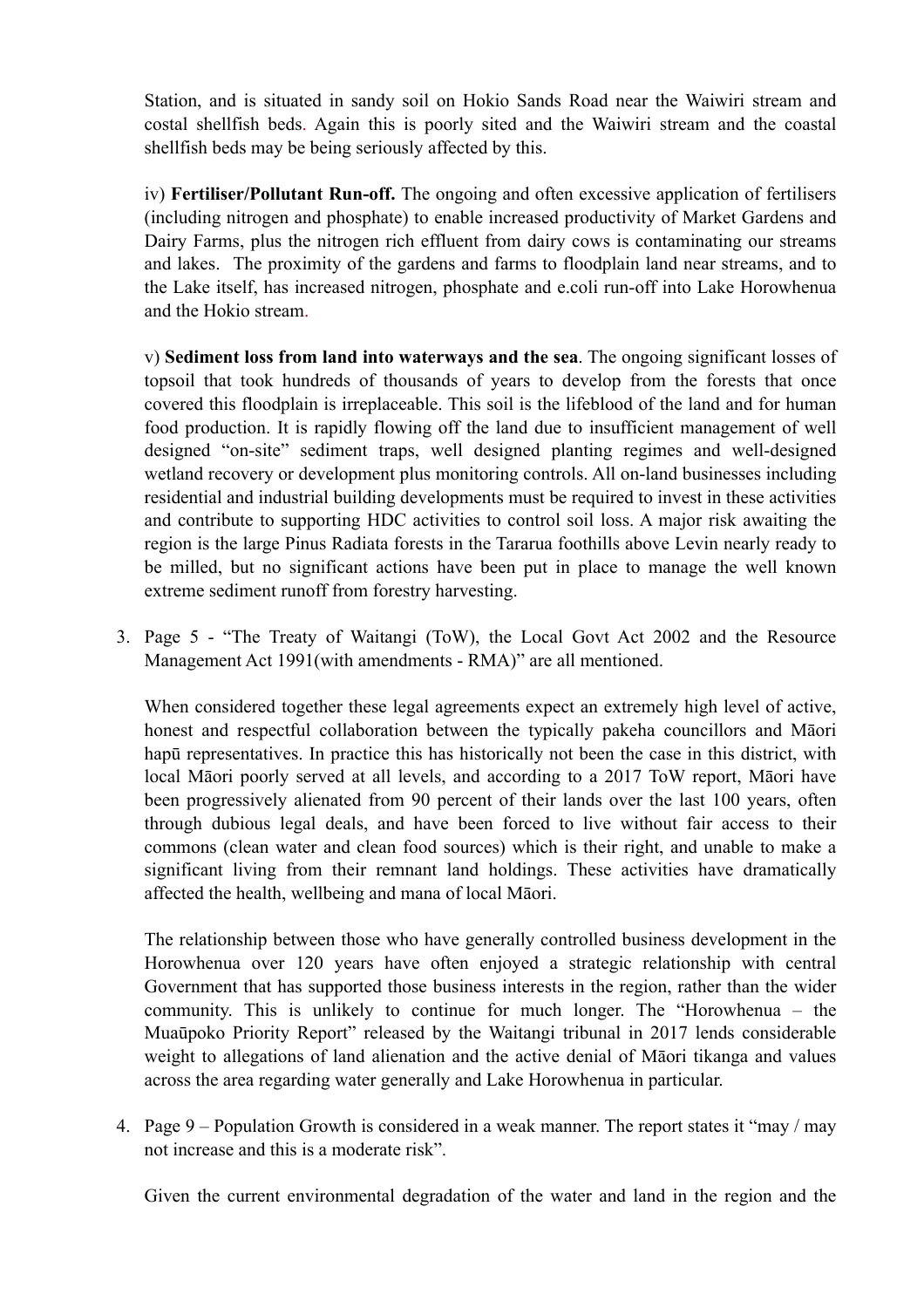weak management of these critical assets by HDC it seems safe to assume that any population growth will inevitably put extra strain and stress on the existing assets and on the environment. The general pressure on housing in New Zealand and now in Wellington in particular shows an active increase in population from Wellington up the Kapiti coast and into Otaki and Levin. Increased population growth in the Horowhenua is highly likely and means HDC must pay significant attention to improving the environmental appropriateness of its infrastructure assets and to managing all new business developments.

5. Page 11 – Water, wastewater and storm water data confidence is reported to be "relatively sound with minor shortcomings".

It would be good for the public to be able to understand what "minor" shortcomings stand for. Greater confidence requires more substantive data. The likelihood of more frequent heavy rain mentioned in the report will significantly impact this floodplain environment and its infrastructure. There appears to be conflicting information provided in the Proposed Cap Ex for wastewater. The Activity Statement document is only focussed on Renewal, but in the Financial Statements document approx 50% of \$169M is noted for improvement and added demand. It is difficult to make sense of this and greater explanation is required.

6. Page 29 – New schemes to promote growth to the region.

All new schemes come with significant costs to a Ratepayer base that cannot afford on its own to fund the additional or replacement infrastructure. All existing and new subdivisions and business developments must have development levies attached. All new businesses need to contribute fairly to the costs of new infrastructure and of mitigating detrimental environmental effects.

7. Page 33 – Improving the discharge quality of storm water into Lake Horowhenua is urgently required.

The current drains flowing directly into the lake are a disgrace and the local habit of discharging storm water directly into streams has got to stop. Many of these streams start as springs and are highly polluted within a short distance of their source.

Additional Issues from the Activity Statements document Page 8 and generally from the Policies document.

- 8. The notions of Stunning Environment, Thriving Communities and Exuberant Economy are fine but there is little evidence that the HDC activities actively identify the basic environmental and sustainable infrastructure needs of the district and then sets realistic and achievable criteria to work towards these.
- 9. All the documents provided for this submission use the notion of "setting of targets" as the mechanism for measuring the success of future activities, but no historical concerns (e.g. for the more than 300 odour complaints about the Hokio landfill) or published baseline data have been provided against which targeted improvements could reasonably be evaluated.
- 10. There is poor access provided to the public to "easy to find longitudinal data" across all HDC activities.
- 11. There is little clear accountability to the public concerning The Horowhenua Alliance, a